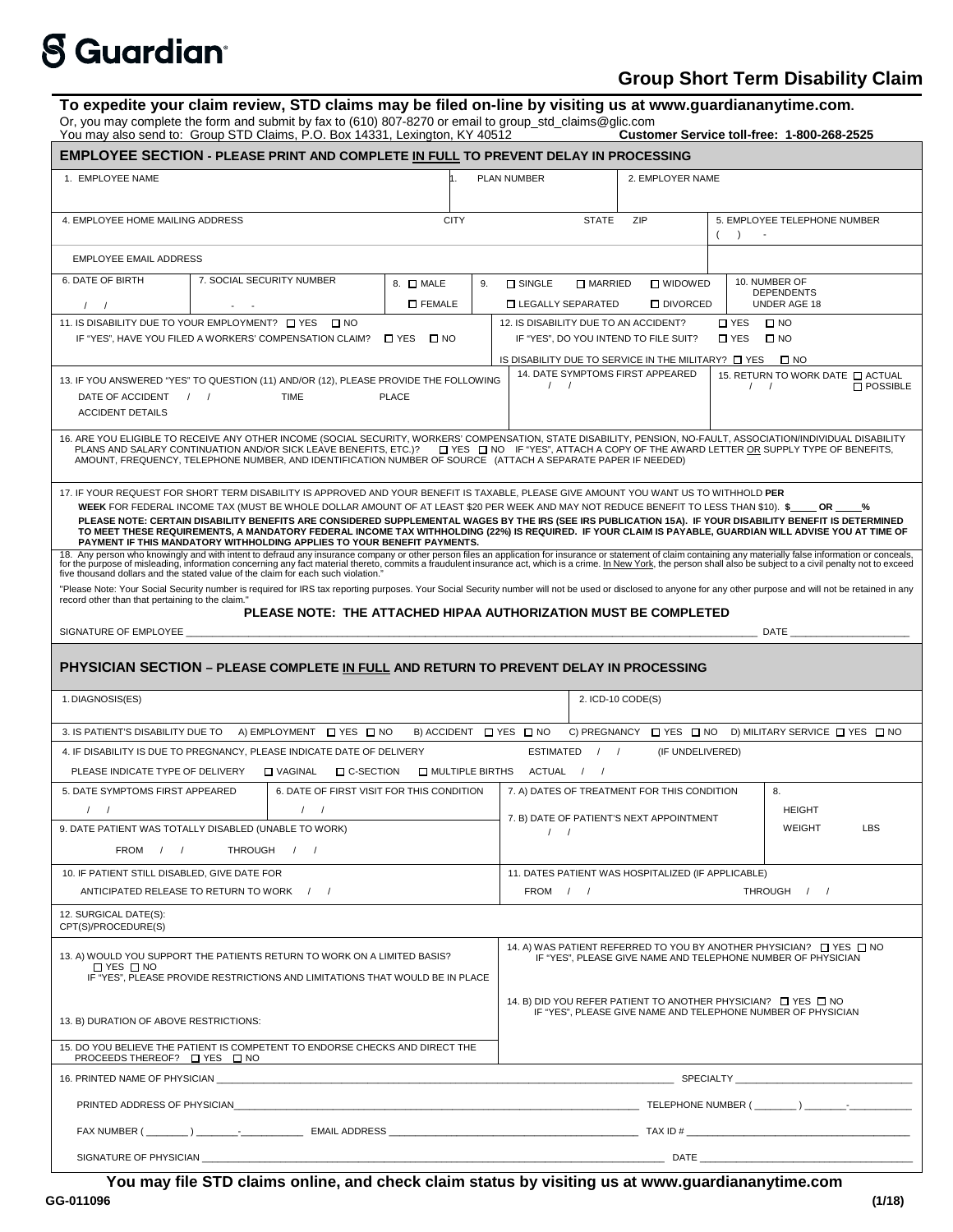### **S** Guardian®

| EMPLOYER SECTION - PLEASE PRINT AND COMPLETE IN FULL (QUESTIONS 1-24) TO PREVENT DELAY IN PROCESSING                                                                                                                                                                                       |                                                                     |                                                              |                                                                                                                                                                                                                         |                                                                                                      |                                                                                                       |                                    |                                                 |                          |                                                                         |                                                |                                                      |                                                                                                                                                                      |  |
|--------------------------------------------------------------------------------------------------------------------------------------------------------------------------------------------------------------------------------------------------------------------------------------------|---------------------------------------------------------------------|--------------------------------------------------------------|-------------------------------------------------------------------------------------------------------------------------------------------------------------------------------------------------------------------------|------------------------------------------------------------------------------------------------------|-------------------------------------------------------------------------------------------------------|------------------------------------|-------------------------------------------------|--------------------------|-------------------------------------------------------------------------|------------------------------------------------|------------------------------------------------------|----------------------------------------------------------------------------------------------------------------------------------------------------------------------|--|
| 1. EMPLOYER NAME<br>Dodge County Board of Education                                                                                                                                                                                                                                        |                                                                     |                                                              |                                                                                                                                                                                                                         |                                                                                                      |                                                                                                       |                                    |                                                 | 2. PLAN NUMBER<br>550470 |                                                                         |                                                |                                                      |                                                                                                                                                                      |  |
| 3. EMPLOYER ADDRESS<br>720 College Street                                                                                                                                                                                                                                                  |                                                                     |                                                              |                                                                                                                                                                                                                         |                                                                                                      |                                                                                                       |                                    | GA<br>ZIP 31023<br>CITY Eastman<br><b>STATE</b> |                          |                                                                         |                                                |                                                      |                                                                                                                                                                      |  |
| <b>CITY</b>                                                                                                                                                                                                                                                                                |                                                                     |                                                              |                                                                                                                                                                                                                         |                                                                                                      |                                                                                                       |                                    |                                                 |                          |                                                                         |                                                |                                                      |                                                                                                                                                                      |  |
|                                                                                                                                                                                                                                                                                            | <b>STATE</b>                                                        |                                                              |                                                                                                                                                                                                                         |                                                                                                      |                                                                                                       |                                    |                                                 |                          |                                                                         |                                                |                                                      |                                                                                                                                                                      |  |
| 3. IF BRANCH OR AFFILIATE, PLEASE PROVIDE NAME OF PARENT<br>EMPLOYER SOCIAL SECURITY OR TAX ID<br><b>COMPANY</b>                                                                                                                                                                           |                                                                     |                                                              |                                                                                                                                                                                                                         |                                                                                                      |                                                                                                       |                                    | ZIP                                             |                          | 4. DATE EMPLOYEE TERMINATED/RESIGNED<br>$\left  \right $                |                                                |                                                      |                                                                                                                                                                      |  |
| 5. EMPLOYEE NAME<br>7. EMPLOYEE SOCIAL<br><b>SECURITY NUMBER</b>                                                                                                                                                                                                                           |                                                                     |                                                              |                                                                                                                                                                                                                         |                                                                                                      |                                                                                                       | 8. EMPLOYEE<br>DATE OF BIRTH / /   |                                                 |                          |                                                                         |                                                |                                                      |                                                                                                                                                                      |  |
|                                                                                                                                                                                                                                                                                            | 9. EMPLOYEE JOB TITLE<br>10. DATE OF EMPLOYMENT<br>$\left  \right $ |                                                              |                                                                                                                                                                                                                         |                                                                                                      | 11. DATE EMPLOYEE EFFECTIVE FOR STD<br>12. EMPLOYEE INSURANCE<br>$\prime$<br><b>CLASS</b><br>$\prime$ |                                    |                                                 |                          |                                                                         |                                                |                                                      |                                                                                                                                                                      |  |
| 13. ACTUAL LAST DAY WORKED<br>$\left  \right $                                                                                                                                                                                                                                             |                                                                     |                                                              | 14. NORMAL WORK SCHEDULE:                                                                                                                                                                                               |                                                                                                      | <b>MON</b>                                                                                            | <b>TUES</b><br>$\Box$<br>□         | WED<br>$\Box$                                   | <b>THURS</b><br>$\Box$   | <b>FRI</b><br><b>SAT</b><br>$\Box$<br>П                                 | <b>SUN</b><br>$\Box$                           | <b>HOURS/WEEK</b><br><b>HOURS/DAY</b>                |                                                                                                                                                                      |  |
| 15. HOURS WORKED ON LAST DAY                                                                                                                                                                                                                                                               |                                                                     |                                                              | 16. REASON FOR LEAVING WORK: □ DISABILITY □ OTHER:                                                                                                                                                                      |                                                                                                      |                                                                                                       |                                    |                                                 |                          |                                                                         |                                                |                                                      |                                                                                                                                                                      |  |
|                                                                                                                                                                                                                                                                                            |                                                                     |                                                              | 17. CAN THE EMPLOYEE'S JOB BE MODIFIED TO ALLOW FOR RETURN TO WORK?                                                                                                                                                     |                                                                                                      |                                                                                                       | 18. DATE EMPLOYEE RETURNED TO WORK |                                                 |                          |                                                                         |                                                | <b>D</b> PART TIME                                   |                                                                                                                                                                      |  |
|                                                                                                                                                                                                                                                                                            |                                                                     | $\Box$ YES $\Box$ NO $\Box$ MAYBE, DEPENDING ON RESTRICTIONS |                                                                                                                                                                                                                         |                                                                                                      |                                                                                                       |                                    |                                                 |                          | $\left  \right $                                                        |                                                | $\Box$ FULL TIME                                     |                                                                                                                                                                      |  |
| 19. SALARY - PLEASE PROVIDE:                                                                                                                                                                                                                                                               |                                                                     |                                                              |                                                                                                                                                                                                                         |                                                                                                      |                                                                                                       |                                    |                                                 |                          | <b>O</b> HOURLY<br>$\Box$ SEMI-MONTHLY $\Box$ MONTHLY                   | <b>D</b> WEEKLY                                | <b>D BI-WEEKLY</b><br>□ YEARLY                       |                                                                                                                                                                      |  |
|                                                                                                                                                                                                                                                                                            |                                                                     |                                                              | EMPLOYEE'S BASE SALARY (DO NOT INCLUDE BONUS, OVERTIME OR COMMISSIONS) \$                                                                                                                                               |                                                                                                      |                                                                                                       |                                    | (PLEASE CHECK FREQUENCY ABOVE)                  |                          |                                                                         |                                                |                                                      |                                                                                                                                                                      |  |
|                                                                                                                                                                                                                                                                                            |                                                                     | EFFECTIVE DATE OF EMPLOYEE'S LAST SALARY CHANGE:             | EMPLOYEE'S TOTAL BONUS AND COMMISSIONS OVER LAST 24 MONTHS (IF APPLICABLE) \$                                                                                                                                           |                                                                                                      |                                                                                                       |                                    |                                                 |                          | FROM / /<br><b>TO</b>                                                   | $\sqrt{1}$                                     |                                                      |                                                                                                                                                                      |  |
|                                                                                                                                                                                                                                                                                            |                                                                     |                                                              | IF EARNINGS DEFINITION BASES SALARY ON PRIOR YEAR W-2, PLEASE ATTACH A COPY OF<br>THE PRIOR YEAR W-2 (IF EMPLOYED IN PRIOR YEAR) OR PROVIDE YEAR-TO-DATE SALARY: \$                                                     |                                                                                                      |                                                                                                       |                                    |                                                 |                          | FROM / /<br>TO.                                                         | $\left  \begin{array}{cc} \end{array} \right $ |                                                      |                                                                                                                                                                      |  |
|                                                                                                                                                                                                                                                                                            |                                                                     | INSURANCE PREMIUM? □ YES □ NO                                | 20. DOES THE EMPLOYEE CONTRIBUTE TO THE COST OF THEIR SHORT TERM DISABILITY                                                                                                                                             |                                                                                                      |                                                                                                       |                                    |                                                 |                          | VOC REHAB DEPT., PLEASE PROVIDE US WITH THE PERSON YOU WOULD LIKE US TO |                                                |                                                      | 21. FOR ASSISTANCE WITH JOB ACCOMMOCATION STAY AT WORK OPPORTUNITIES, CONTACT<br>OUR VOCATIONAL REHABILITATION DEPT. AT 800-233-0691, OR, TO RECEIVE A CALL FROM OUR |  |
|                                                                                                                                                                                                                                                                                            |                                                                     |                                                              | IF "YES", PLEASE BE SURE TO COMPLETE THE FOLLOWING ACCURATELY AND FULLY                                                                                                                                                 |                                                                                                      |                                                                                                       | CONTACT:                           |                                                 |                          |                                                                         |                                                |                                                      |                                                                                                                                                                      |  |
| % PAID BY EMPLOYEE, □ PRE TAX □ POST TAX<br>NAME:<br>PLEASE NOTE: SELF FUNDED DISABILITY PLAN BENEFITS ARE CONSIDERED<br>SUPPLEMENTAL WAGES BY THE IRS (SEE IRS PUBLICATION 15A). IF YOUR DISABILITY<br>PHONE:<br>PLAN IS SELF FUNDED, GUARDIAN WILL DEDUCT A MANDATORY 25% FEDERAL INCOME |                                                                     |                                                              |                                                                                                                                                                                                                         |                                                                                                      |                                                                                                       |                                    |                                                 |                          |                                                                         |                                                |                                                      |                                                                                                                                                                      |  |
| TAX WITHHOLDING FROM THE DISABILITY BENEFIT CHECKS THAT ARE ISSUED.<br>22. A) DID THIS DISABILITY ARISE OUT OF EMPLOYMENT?<br>$\Box$ YES $\Box$ NO<br>IF "YES", PLEASE EXPLAIN                                                                                                             |                                                                     |                                                              |                                                                                                                                                                                                                         |                                                                                                      |                                                                                                       |                                    |                                                 |                          |                                                                         |                                                |                                                      |                                                                                                                                                                      |  |
|                                                                                                                                                                                                                                                                                            |                                                                     |                                                              | B) HAS A WORKERS' COMPENSATION CLAIM BEEN FILED? □ YES □ NO                                                                                                                                                             |                                                                                                      |                                                                                                       |                                    |                                                 |                          |                                                                         |                                                |                                                      |                                                                                                                                                                      |  |
|                                                                                                                                                                                                                                                                                            |                                                                     |                                                              | 23. JOB DESCRIPTION - Please fully complete the following details about the physical aspects of the claimant's job as performed in an 8 hour work day.<br>Please also attach a description of job duties, if available. |                                                                                                      |                                                                                                       |                                    |                                                 |                          |                                                                         |                                                |                                                      |                                                                                                                                                                      |  |
|                                                                                                                                                                                                                                                                                            | <b>NEVER</b>                                                        | <b>OCCASIONALLY</b><br>.25 - 2.5 DAILY<br><b>HRS</b>         | <b>FREQUENTLY</b><br>$2.5 - 5.5$ DAILY<br><b>HRS</b>                                                                                                                                                                    | <b>CONTINUOUSLY</b><br>$5.5 - 8$ DAILY<br><b>HRS</b>                                                 |                                                                                                       |                                    |                                                 | <b>NEVER</b>             | <b>OCCASIONALLY</b><br>.25 - 2.5 DAILY<br><b>HRS</b>                    |                                                | <b>FREQUENTLY</b><br>$2.5 - 5.5$ DAILY<br><b>HRS</b> | CONTINUOUSLY<br>$5.5 - 8$ DAILY<br><b>HRS</b>                                                                                                                        |  |
| SIT                                                                                                                                                                                                                                                                                        | П.                                                                  | $\Box$                                                       | П.                                                                                                                                                                                                                      | П.                                                                                                   |                                                                                                       | WALK                               |                                                 | □                        | $\Box$                                                                  |                                                | П.                                                   | о                                                                                                                                                                    |  |
| <b>STAND</b>                                                                                                                                                                                                                                                                               | □                                                                   | □                                                            | о                                                                                                                                                                                                                       | П                                                                                                    |                                                                                                       | <b>DRIVE</b>                       |                                                 | □                        | □                                                                       |                                                | □                                                    | □                                                                                                                                                                    |  |
| LIFT/CARRY                                                                                                                                                                                                                                                                                 | INDICATE AMOUNT/FREQUENCY BELOW<br>REACH ABOVE                      |                                                              |                                                                                                                                                                                                                         |                                                                                                      |                                                                                                       | □                                  | □                                               |                          | □                                                                       | □                                              |                                                      |                                                                                                                                                                      |  |
| 0-10 LBS                                                                                                                                                                                                                                                                                   | о                                                                   | □                                                            | □                                                                                                                                                                                                                       |                                                                                                      |                                                                                                       | <b>BEND/STOOP</b>                  |                                                 | □                        | П                                                                       |                                                | П.                                                   | □                                                                                                                                                                    |  |
| 10-20 LBS                                                                                                                                                                                                                                                                                  | о                                                                   | □                                                            | □                                                                                                                                                                                                                       | □                                                                                                    |                                                                                                       | USE HANDS FOR                      |                                                 |                          | INDICATE ACTIVITY/FREQUENCY BELOW                                       |                                                |                                                      |                                                                                                                                                                      |  |
| 20-50 LBS                                                                                                                                                                                                                                                                                  | 0                                                                   | □                                                            | П                                                                                                                                                                                                                       | П                                                                                                    |                                                                                                       | PUSHING/PULLING                    |                                                 | □                        | □                                                                       |                                                |                                                      | $\Box$                                                                                                                                                               |  |
| 50-100 LBS                                                                                                                                                                                                                                                                                 | □                                                                   | □                                                            | □                                                                                                                                                                                                                       | □                                                                                                    |                                                                                                       | FINE MANIPULATION                  |                                                 | □                        | □                                                                       |                                                | □                                                    | □                                                                                                                                                                    |  |
| OVER 100 LBS                                                                                                                                                                                                                                                                               | □                                                                   | $\Box$                                                       | 0                                                                                                                                                                                                                       | $\Box$<br><b>D</b> VERY HIGH<br><b>STRESS LEVEL</b><br>$\square$ LOW<br>□ MODERATE<br>$\square$ HIGH |                                                                                                       |                                    |                                                 |                          |                                                                         |                                                |                                                      |                                                                                                                                                                      |  |
| 24. I CERTIFY THAT I HAVE REVIEWED THE ABOVE INFORMATION AND THAT THE EMPLOYEE NAMED ABOVE HAS BEEN A FULL-TIME ACTIVE EMPLOYEE FOR WHOM PREMIUMS HAVE BEEN PAID.<br>AUTHORIZED EMPLOYER SIGNATURE<br>DATE _                                                                               |                                                                     |                                                              |                                                                                                                                                                                                                         |                                                                                                      |                                                                                                       |                                    |                                                 |                          |                                                                         |                                                |                                                      |                                                                                                                                                                      |  |
| <b>TITLE</b><br>PRINTED NAME OF AUTHORIZED PERSON<br>TELEPHONE NUMBER () -<br>FAX NUMBER ( ) -<br><b>EMAIL ADDRESS</b><br>EXT                                                                                                                                                              |                                                                     |                                                              |                                                                                                                                                                                                                         |                                                                                                      |                                                                                                       |                                    |                                                 |                          |                                                                         |                                                |                                                      |                                                                                                                                                                      |  |

**You may file STD claims online, and check claim status by visiting us at www.guardiananytime.com**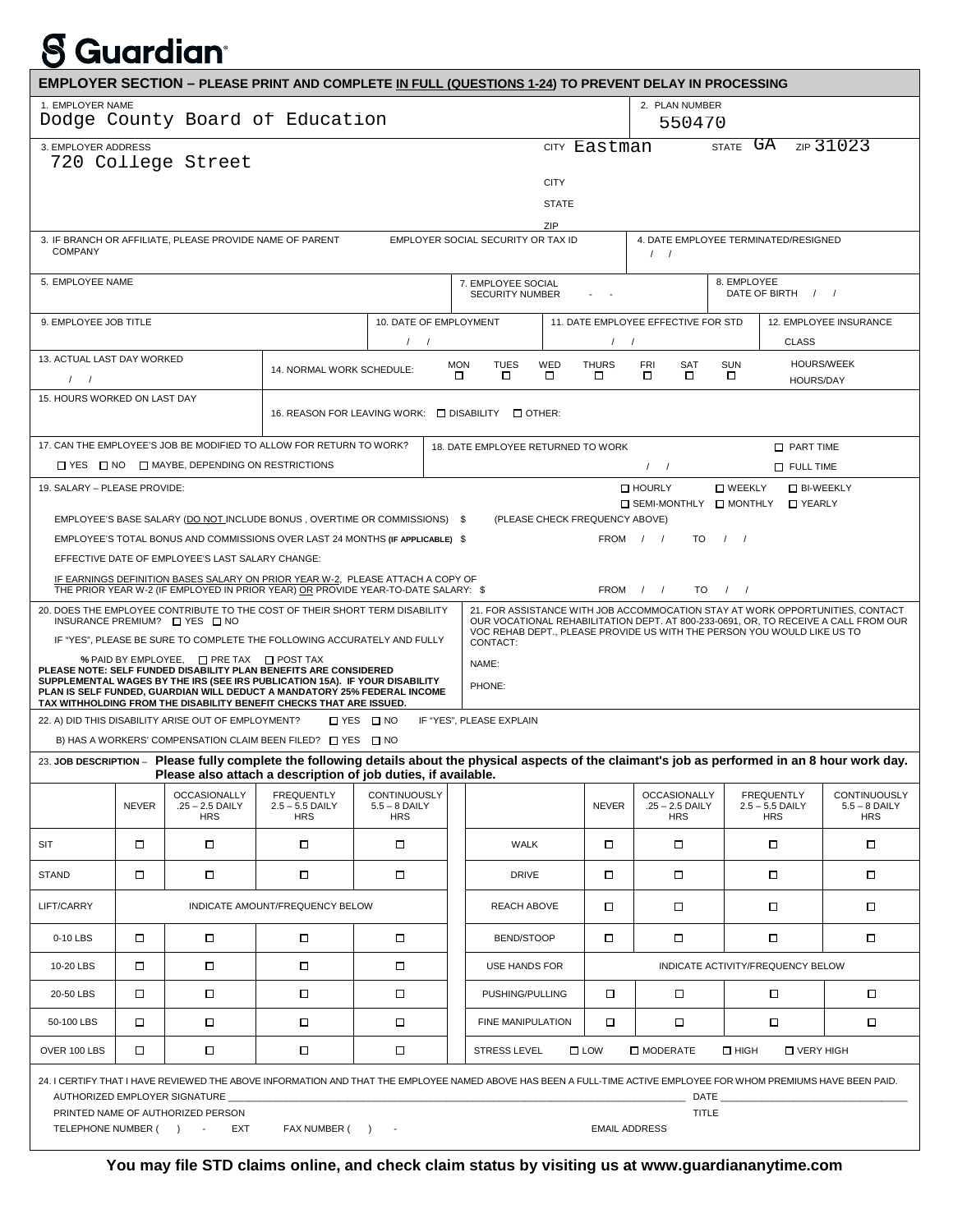

Send to: Group STD Claims, P.O. Box 14331, Lexington, KY 40512<br>Customer Service: (800) 268-2525<br>FAX: (610) 807-8270 Customer Service: (800) 268-2525 Documents can be returned electronically a[t www.GuardianAnytime.com. C](file://n9000sf2/NBASSYPUBLIC/Forms/Claims/STD/GG013843%20with%20Universal%20Fraud%20Language/www.GuardianAnytime.com)lick on "Secure Channel" on the Guardian Anytime home page.

**I, the undersigned, AUTHORIZE** any physician, medical or mental health professional, medical practitioner, hospital, clinic, healthcare or other medical or medically related facility, healthcare provider, pharmacy, pharmacy benefit manager, therapist, benefit plan administrator, business associate, insurer or reinsurer, consumer reporting agency subject to the Fair Credit Reporting Act, insurance support organization, insurance agent, employer, financial institution, Governmental Agency including The Social Security Administration, The Veteran's Administration or any other organization or person having any knowledge of The Insured or The Insured's health to give The Guardian Life Insurance Company of America ("Guardian") or its employees and agents, or its authorized representatives, or third parties, any information in its possession about The Insured. This information includes, but is not limited to, medical information as to cause, treatment, diagnoses, prognoses, consultations, examinations, tests or prescriptions with respect to The Insured's physical or mental condition or treatment of The Insured. This may include (but is not limited to) HIV infection, any disorder of the immune system, including acquired immune deficiency syndrome (AIDS), mental illness or use of alcohol or drugs. This information also includes non-medical information concerning The Insured, The Insured's occupation, employment history, driving history, earnings or finances or information otherwise needed to determine policy claim benefits that may be due The Insured.

**I, the undersigned, UNDERSTAND** that this authorization is part of the policy's Proof of Loss requirement and if I revoke or fail to sign this authorization or alter its content in any way, it may affect the handling of The Insured's claim, including the denial of benefits under The Insured's policy. Any information obtained will not be released by Guardian to any person or organization except to: affiliates (including but not limited to Berkshire Life Insurance Company of America); reinsuring companies; other persons (including but not limited to The Insured's attending medical provider), or insurance support organizations performing business or legal services in connection with The Insured's claim or application for insurance, or as may be otherwise lawfully required, or as I may further authorize. Information disclosed pursuant to this authorization is no longer covered by federal privacy rules and may be redisclosed pursuant to this authorization or as otherwise permitted or required by law. In the event that my coverage with Guardian requires me to pursue benefits available from the Social Security Administration, I further authorize Guardian to disclose information contained in my claim file with third parties specializing in social security disability claims.

**I, the undersigned, UNDERSTAND** that I have the right to revoke this authorization in writing at any time by sending a written request for revocation to Guardian at P.O. Box 14331, Lexington, KY 40512. I understand that a revocation is not effective to the extent that Guardian has already relied on this authorization, or to the extent that the company has a legal right to contest a claim under an insurance policy or to contest the policy itself.

**I, the undersigned, UNDERSTAND some states require that I be informed that:** "Any person who knowingly and with intent to defraud any insurance company or other person files a statement of claim containing any materially false information, or conceals for the purpose of misleading, information concerning any fact material thereto, may be committing a fraudulent insurance act, which is a crime and subject to criminal prosecution, substantial civil penalty and the stated value of the claim for each violation."

**I, the undersigned, AGREE** the information obtained with this authorization may be used by Guardian to determine eligibility for benefits under The Insured's policy. A photocopy of this form is as valid as the original, and I may request one. This form is valid up to 24 months (12 months in Kansas) from the date shown below.

**I, the undersigned, AUTHORIZE** the Social Security Administration to release information or records about (The Insured) to Guardian or its authorized representative or third parties. This information is to be released in order to properly adjudicate The Insured's claim or continue The Insured's eligibility for benefits. Please release detailed earnings for up to the last ten years and/or summary record of total earnings and/or information from master benefit records regarding award, denial or continuing benefits. I declare that all answers, statements and information made or given by me, or at my direction, in connection with this claim are and have been complete and true.

| Signature of Insured (or authorized representative) |          | Relationship | Date          |
|-----------------------------------------------------|----------|--------------|---------------|
| Name of Insured                                     |          |              |               |
| Address                                             |          |              |               |
| Claim #                                             | Policy # |              | Date of Birth |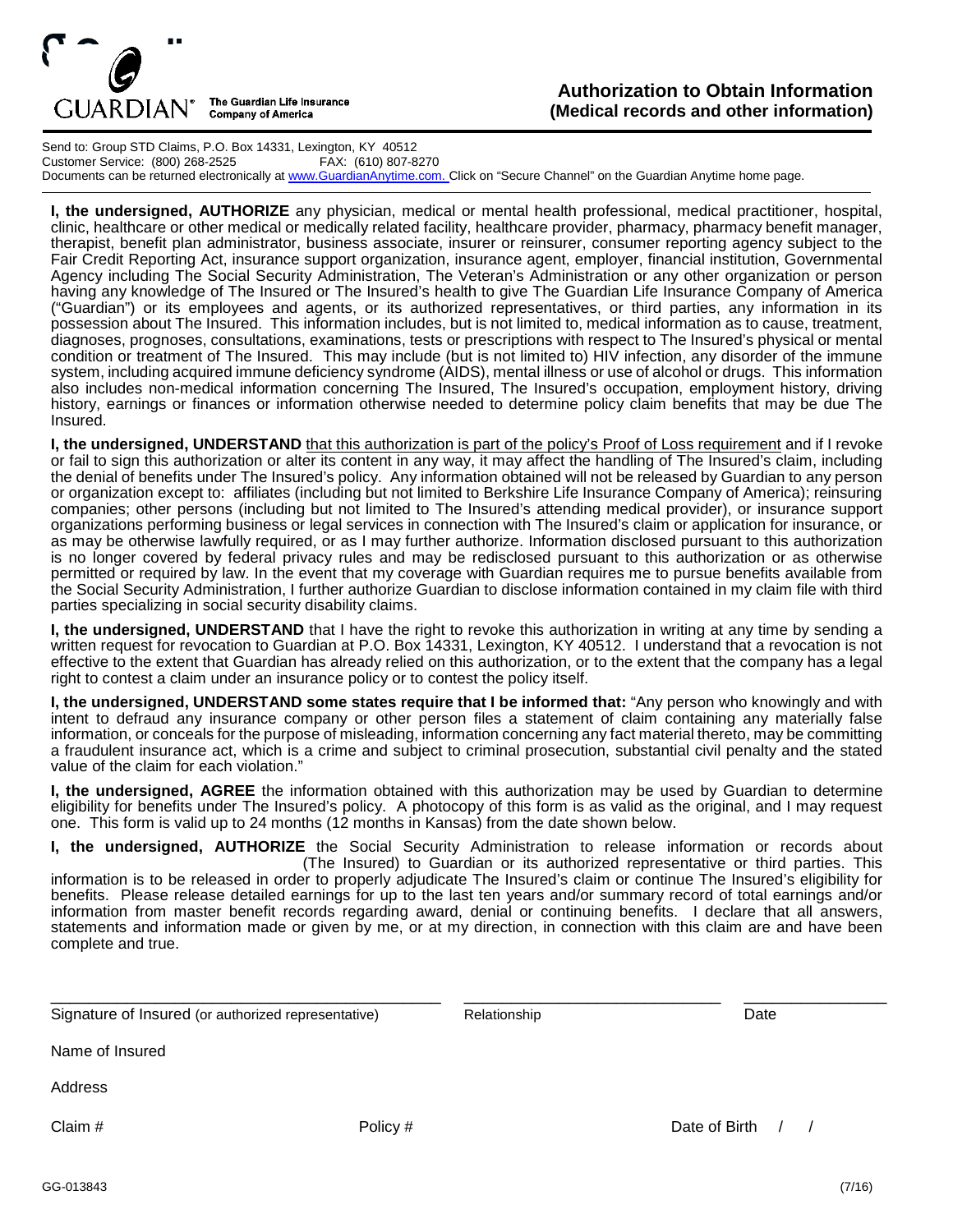## **S** Guardian®